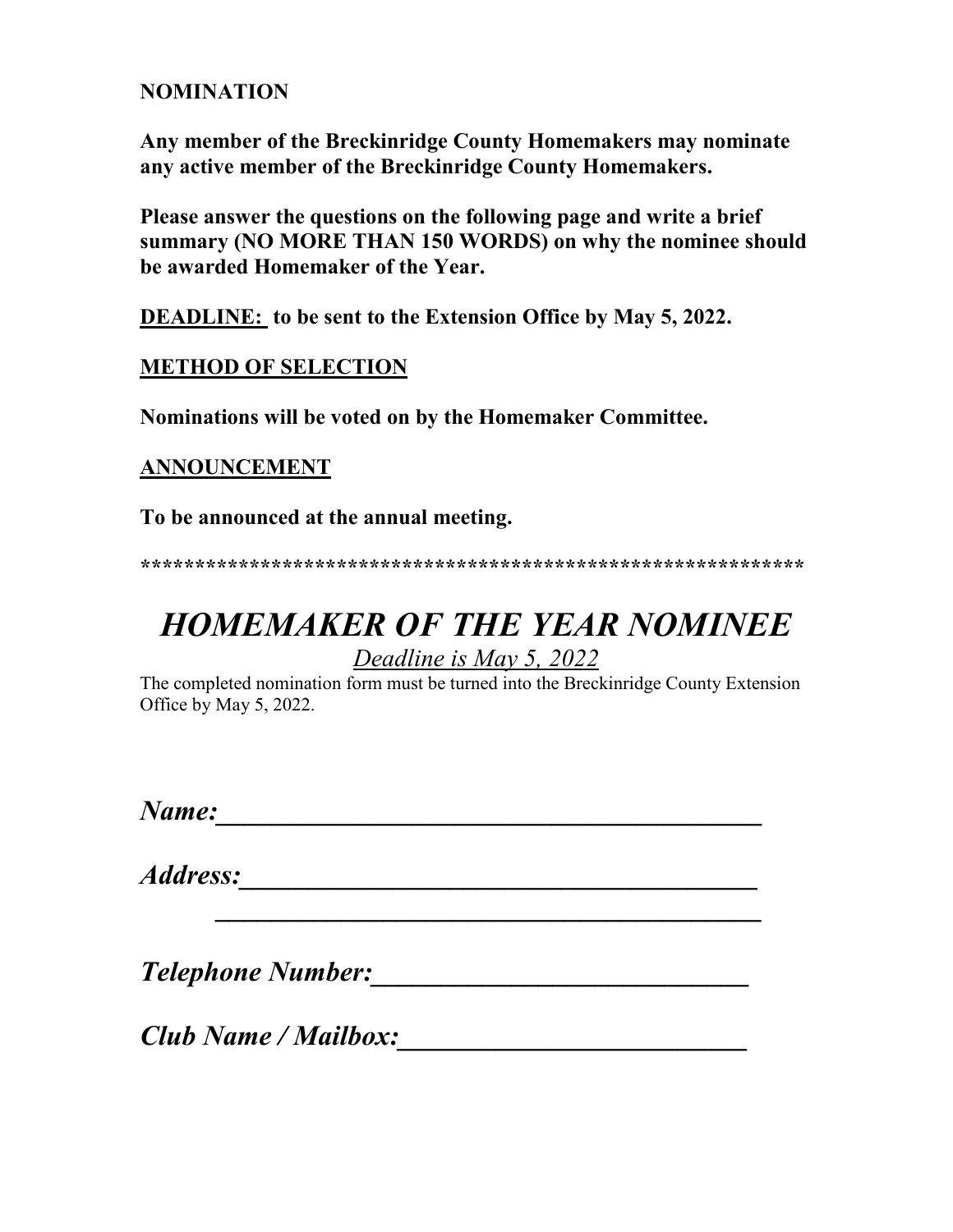### **When making your nomination please consider the following Questions**

- 1. How long has the nominee been a member of the Breckinridge County Extension Homemakers? \_\_\_\_\_\_\_\_\_\_\_\_\_\_\_\_\_\_\_\_\_\_\_\_
- 2. Does he/she attend County, Area and/or State Meetings? (Please state which meetings)
- 3. What projects and/or activities has the nominee been involved in (Homemakers and/or Community)?
- 4. Please list offices/committee chairs held in the Extension Homemakers Organization (please include club, county, area, state).

## Why the nominee should be Homemaker of the Year Summary *(Remember no more than 150 words!) Attach another page if needed.*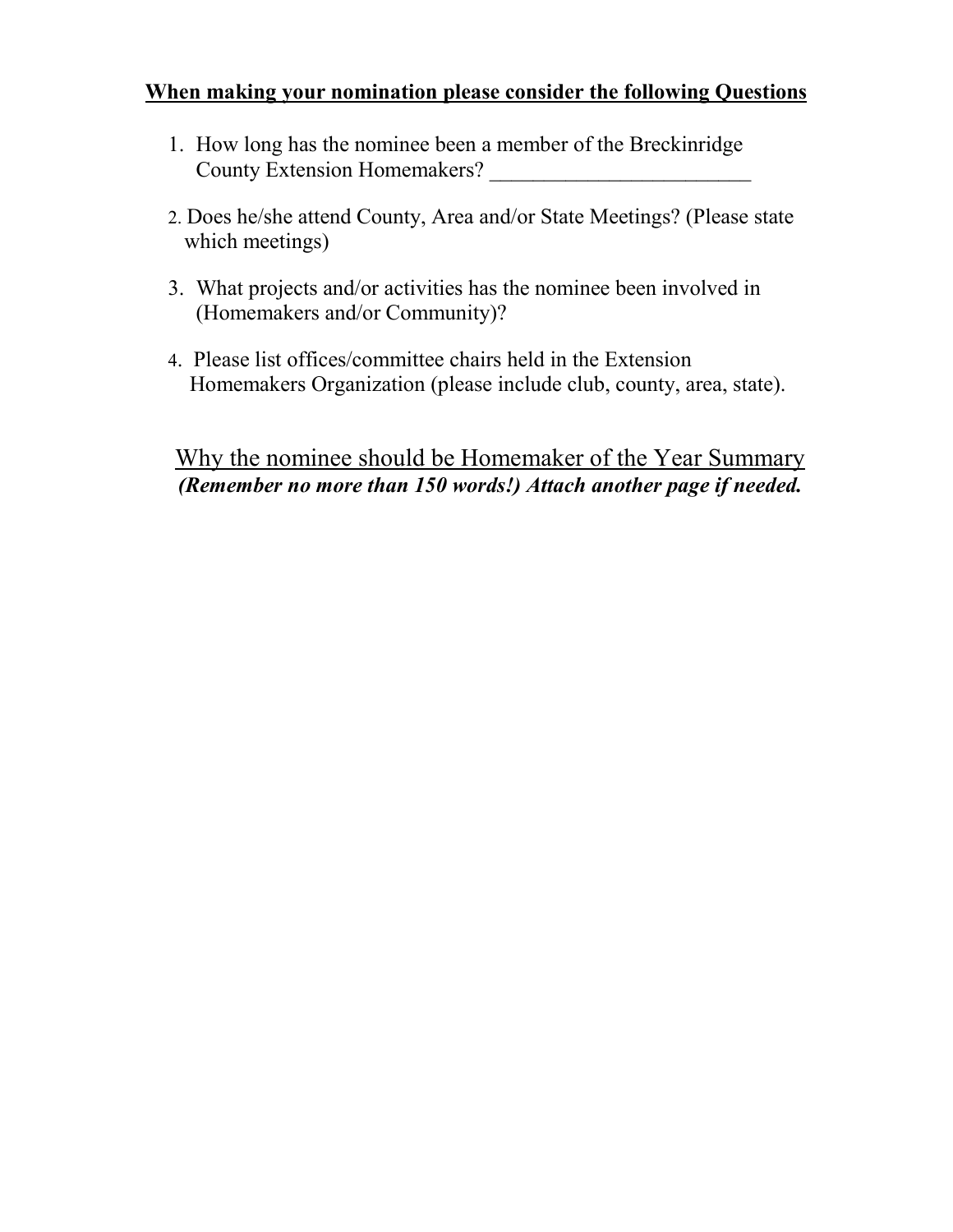#### Breckinridge County Extension Homemakers Council March 10<sup>th</sup>, 2022

President Jean Aull called meeting to order at 10:05am. Kathy Henning made motion to accept Secretary Report with corrections to add Area Chairman Reports. Shirley Macy 2<sup>nd</sup>, all in favor, motion carried. Shelby Butler called roll with 9 members and 1 Agent, Lynnette Allen present. Kathy Henning went over Treasure Report, after discussion it will be filed for audit.

Lynnette Allen spoke on Leadership update. The 4-H position wasn't a success on 2<sup>nd</sup> attempt. It's been posted for the  $3^{rd}$  time. They would like the person to have a 4 year degree in Ag or FCS degree. Interviews will wrap up on March 27<sup>th</sup>, 2022. Farm Safety Day Camp will be April 13<sup>th</sup> & 14<sup>th</sup> plus another one will be held in the Fall. In Store Reality will be held April 29<sup>th</sup> for the 8<sup>th</sup> graders. Volunteers are welcome for both events. Call Extension Office to let Lynnette Allen know. End of Year Reports, if any special activities were done try to capture that to send onto State. Reminders will be sent out to Club Presidents. Due to COVID this will fall under Leadership Development. A recommendation has been stated on wanting the counties to do with their Volunteer Program. If food is being served, you need 2 people to have a food handlers certification. It's a online training.

On February 18th, 2022 the Audit Committee met and found no discrepancies were found. Lynnette Allen, will submit onto the Board.

The Fundraiser Committee will consist of Shannon Ashby, Jean Aull, Lisa Carman, Charley Miller, Kathy Henning. They will meet May 3rd.

The Homemaker Ballot needs to be filled out and sent or call in to Extension Office by March 31st.

Update on KEHA ST MTG will be May  $10^{th}$ -12th in Owensboro, KY. Lynnette Allen has 4 rooms on hold for members that will be attending requiring overnight stays.

The International Day will be March  $18<sup>th</sup>$ ,  $\omega$  10am. It will about the Blue Zone in Greece. Each club needs to call the Extension Office to report how many members will be attending. The cost will be 5.00 per person for meal.

A quilt workshop has been discussed and more information will be in the monthly newsletter.

Sheila Stull gave an update on Home Place outreach project. After discussion, Shirley Macy moved the County Homemakers not pursue the Home Place project but encourage the individual clubs to formulate their own visitation events. Kathy Henning 2<sup>nd</sup>, all in favor, motion carried.

The Planning Committee for the County Annual Day will meet April 11<sup>th</sup> at 2pm. There needs to be 1 person from each club to attend. A letter will be sent out to Club Presidents.

The County Fair Living Meeting will be held at 4pm on April 19<sup>th</sup>.

Rough River Regional EMS Training will be March  $19<sup>th</sup>$  &  $20<sup>th</sup>$ . Pat Furque has reached out to Homemakers for cookies, muffins, etc. They have to be individually wrapped and dropped of at Extension Office by March18th. We will be recognized as one the sponsors.